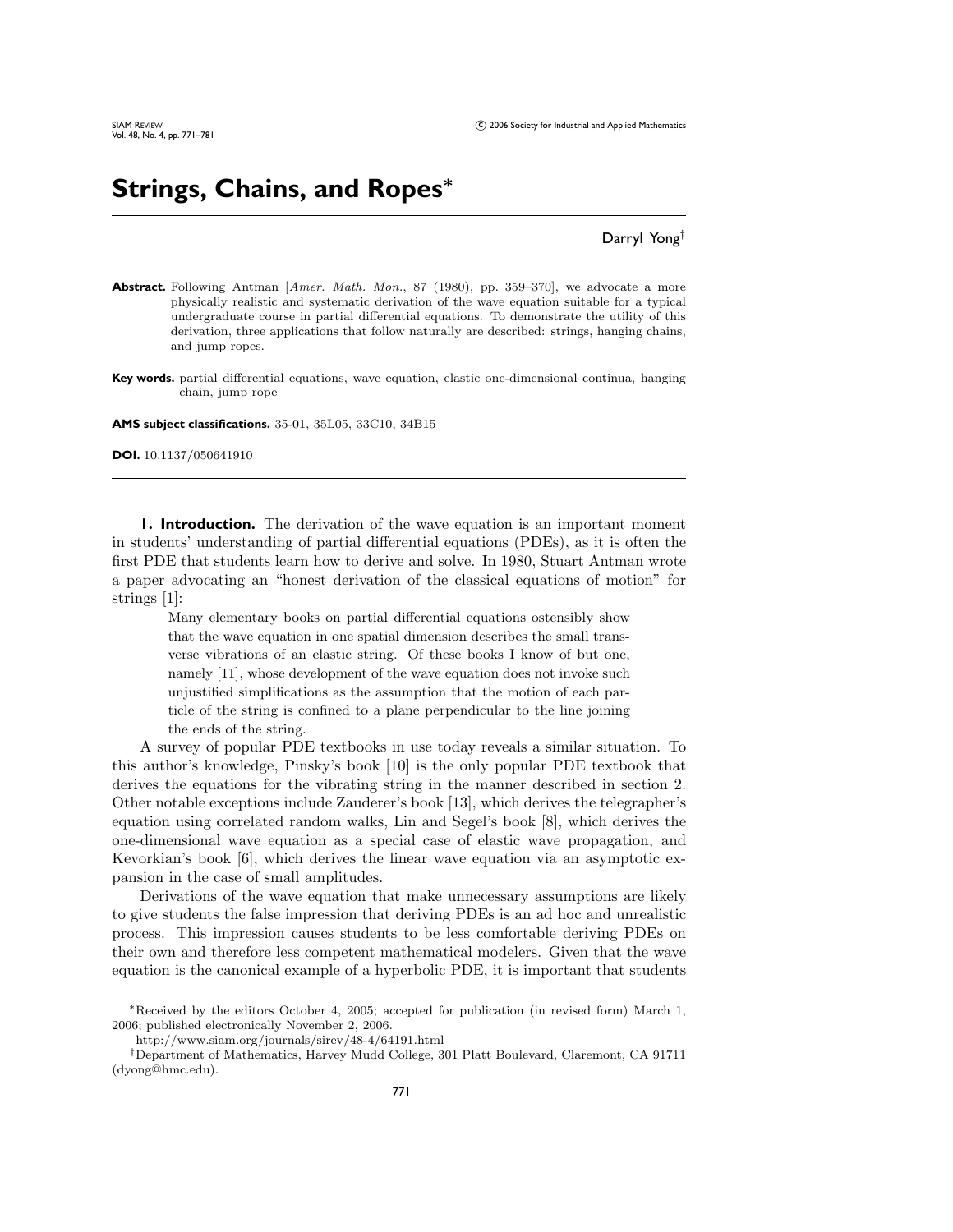### 772 DARRYL YONG

be introduced to the wave equation in a flexible, physically realistic, and systematic way.

In this paper, we put forth the additional argument that this "honest" derivation of the wave equation provides students access to a variety of interesting applications. It also gives instructors an opportunity to demonstrate that PDEs are used by mathematicians and scientists in concert with other mathematical topics (multivariable calculus, ordinary differential equations, and asymptotic expansions, to name a few). In section 2, we present this derivation, followed by applications to strings, chains, and ropes.

**2. A Derivation of the Wave Equation for Strings, Chains, and Ropes.** Our goal in this section is to derive a general equation governing the motion of any onedimensional elastic material, like a string, chain, or rope, situated in three dimensions. Smoothness of all functions is assumed where necessary.

Suppose that the center of a string, chain, or rope is a curve described parametrically by

$$
\mathbf{x}(s,t) = \begin{bmatrix} x(s,t) \\ y(s,t) \\ z(s,t) \end{bmatrix},
$$

such that continuously increasing s traces out the curve in  $\mathbb{R}^3$ . This curve may have finite or infinite length. Furthermore, let us imagine that each value of s refers to a specific point along the string, chain, or rope, in the same way that mile markers refer to specific locations along a highway. So, we can track how each part of the curve moves in time by fixing  $s$  and changing  $t$ . Since we have some freedom in this parametric dependence, for convenience, let us choose s to represent the arc-length along the curve in some reference or resting configuration. For example, a tautly held string of length L stretching from  $(0, 0, 0)$  to  $(L, 0, 0)$  could be described by

$$
\mathbf{x}_{\text{rest}}(s) = \begin{bmatrix} s \\ 0 \\ 0 \end{bmatrix} \quad \text{for } 0 \le s \le L.
$$

When the parameter for a parametric curve measures arc-length,  $\|\mathbf{x}_s\| \equiv \|\partial \mathbf{x}/\partial s\| = 1$ . However, it is important to keep in mind that in nonequilibrium configurations of the curve, s may not correspond to arc-length as portions of the curve can be stretched  $(\|\mathbf{x}_s\| > 1)$  or compressed  $(\|\mathbf{x}_s\| < 1)$ . The equations governing the motion of the curve describe how the curve will respond to elongation or compression and external forces.

Consider a short segment of the curve between s and  $s + \Delta s$  shown in the freebody diagram (Figure 1). The radius and density of the string, chain, or rope can vary with s. Let  $\rho(s)$  be the linear mass density of the material (mass per unit length), which can be thought of as the product of the cross-sectional area and the actual density (mass per unit volume) of the material. If  $\Delta s$  is small, the total mass of the short segment is

$$
\int_{s}^{s+\Delta s} \rho(\zeta) d\zeta \approx \rho(s) \Delta s.
$$

As we intend to invoke Newton's second law, we must enumerate all of the forces that act on this short segment of the curve. First, there are contact forces on the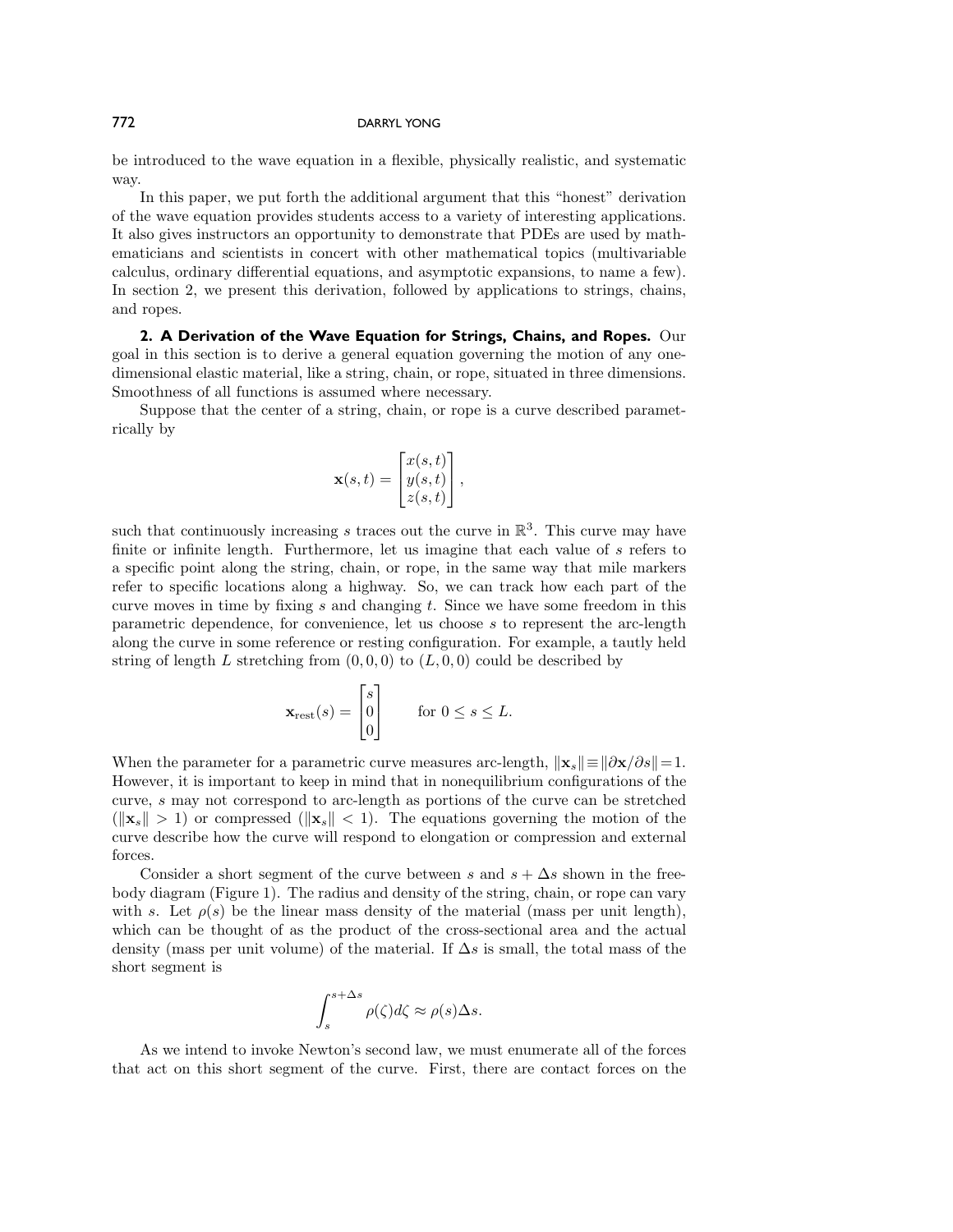

**Fig. 1** Free-body diagram of a small segment of the curve. The dashed curve is  $\mathbf{x}(s,t)$ , the centerline of the string, rope, or chain.

segment due to the portion of the curve to the left and to the right. Let  $\mathbf{T}(s,t)$ represent the force experienced by the segment to the left of s due to the segment right of s. At any moment, if the curve is cut at s, forces are required to keep both segments where they are. This thought experiment also implies that the force that the segment right of s experiences due to the segment left of s is  $-\mathbf{T}(s,t)$ . (A purely mathematical proof is given in [1].)

There may also be additional body forces acting on the segment, such as gravity or air resistance. Let the sum of all these body forces be  $\mathbf{a}(s,t)\rho(s)\Delta s$ . Then, using Newton's second law,

$$
\mathbf{x}_{tt}(s,t)\rho(s)\Delta s = -\mathbf{T}(s,t) + \mathbf{T}(s+\Delta s,t) + \mathbf{a}(s,t)\rho(s)\Delta s.
$$

After dividing both sides by  $\Delta s$  and allowing  $\Delta s$  to approach zero, we obtain the master wave equation

(2.1) 
$$
\rho(s)\mathbf{x}_{tt}(s,t) = \mathbf{T}_s(s,t) + \mathbf{a}(s,t)\rho(s).
$$

Equation (2.1) alone is not enough to completely describe the motion of the curve, as it contains two unknown quantities, **x** and **T**. More information about the material being described is needed. One quality that differentiates ropes, chains, and strings from rigid beams is that they do not resist bending. Consequently, the contact force **T** for such materials must always act in the direction of the tangent to the curve at s:

(2.2) 
$$
\mathbf{T}(s,t) = T(s,t) \frac{\mathbf{x}_s(s,t)}{\|\mathbf{x}_s(s,t)\|}.
$$

The vector  $\mathbf{x}_s/\|\mathbf{x}_s\|$  is a unit tangent vector, so the magnitude of  $\mathbf{T}(s,t)$  is  $T(s,t)$ , which is also known as the *tension*.

In addition, a *constitutive relation* describing the response of the string, chain, or rope to compression or expansion is needed. Here are three examples of constitutive relations for elastic materials, $\frac{1}{n}$  i.e., materials that return to their original shape after some applied deforming force is removed.

<sup>&</sup>lt;sup>1</sup> Elastic materials have the property that tension is only a function of strain,  $\|\mathbf{x}_s\|$ , and position along the curve. Students may also enjoy learning about viscoelastic materials (like taffy), whose tension also depends on the time rate of change of strain.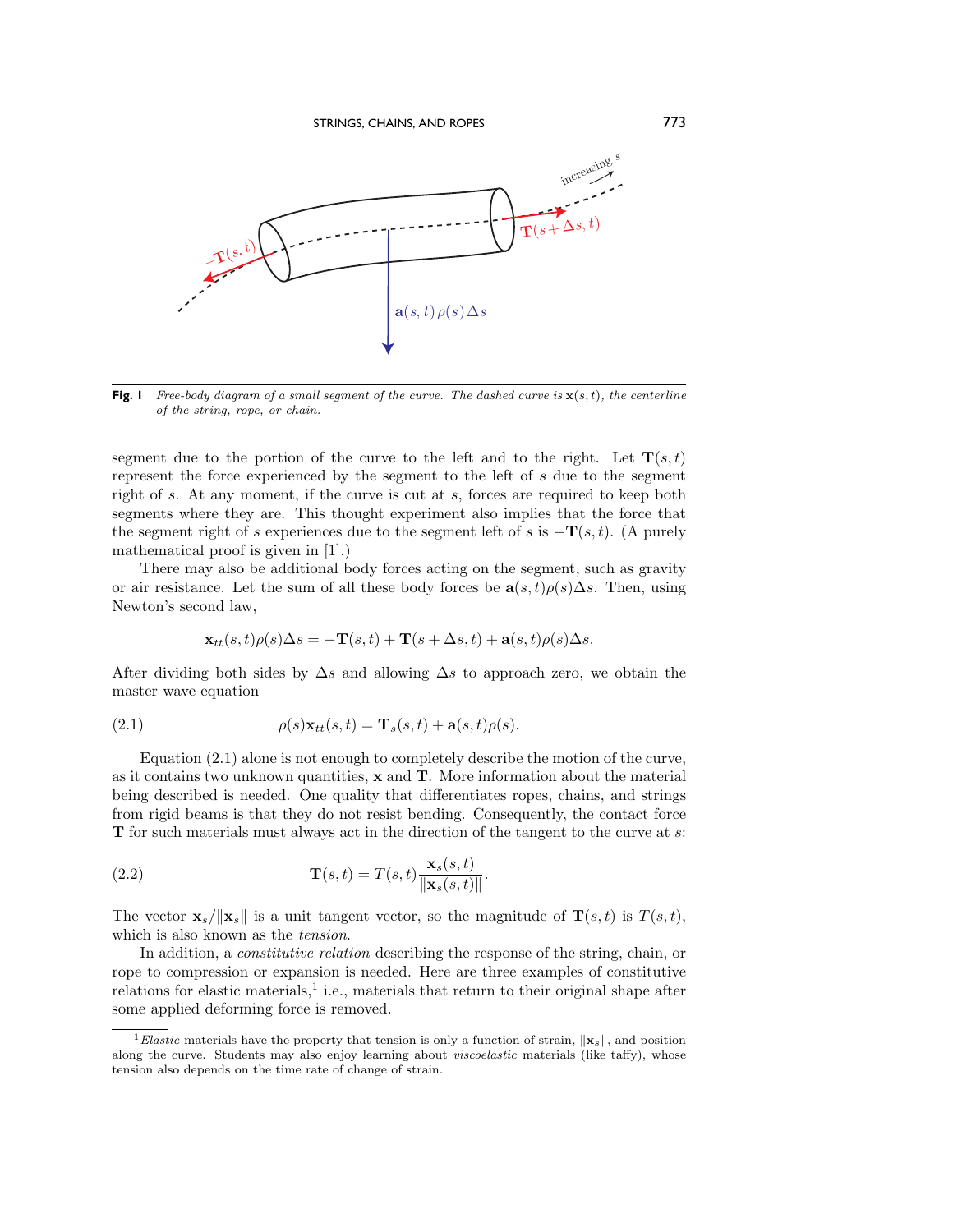### 774 DARRYL YONG

The most common constitutive relation used in the derivation of the wave equation corresponds to a *perfectly elastic* material, in which tension is proportional to  $\|\mathbf{x}_s\|$ :

$$
(2.3) \t\t T(s,t) = E\|\mathbf{x}_s\|,
$$

where the constant of proportionality,  $E$ , is known as Young's modulus. This constitutive relation is popular because it makes (2.1) a linear PDE. Rubber, stretched to several times its contracted length, satisfies this relation approximately [5]. However, notice that (2.3) predicts that the curve would have zero length in the absence of contact forces.

A more realistic assumption is that the material is linearly elastic, a material in which stress (force per unit area) is proportional to stretch, where

$$
stretch = \frac{change \text{ in length}}{\text{original length}} = \frac{\|\mathbf{x}_s\| - 1}{1}.
$$

A corresponding constitutive relation would be

(2.4) 
$$
T(s,t) = k (||\mathbf{x}_s|| - 1),
$$

where  $k$  can be thought of as a spring constant.

A metal chain is an example of a curve that is inextensible, under reasonable forces. Inextensibilty is mathematically enforced by requiring that

$$
\|\mathbf{x}_s\| = 1;
$$

in other words, that s always corresponds to arc-length.

A brief history of this derivation of the governing equation for the vibrating string is given in [1]. This derivation is no more mathematically complicated than the common derivation of the one-dimensional wave equation, except that it encourages students to gain more familiarity with concepts from multivariable calculus such as vectors, parametric curves, and arc-length. Because the resulting equations are direct consequences of physical principles, this derivation builds students' physical intuition and facility for mathematical modeling. Finally, exposing students to a variety of constitutive relationships gives them opportunities for exploration.

**3. Plucked Strings and Rubber Tubing.** The canonical wave equation problem in introductory PDE courses is the plucked string problem: How does the profile of a tautly held guitar string evolve after it is plucked? Once (2.1) has been derived, this linear problem follows very naturally if we assume that the guitar string is perfectly elastic. (This is the most common assumption used in PDE textbooks, allowing for variations in terminology.)

For example, let us assume that the tautly held guitar string has uniform material properties and a resting length of L. In its resting configuration, the string is parameterized by

$$
\mathbf{x}_{\text{rest}}(s) = \begin{bmatrix} s \\ 0 \\ 0 \end{bmatrix} \quad \text{for } 0 \le s \le L.
$$

We'll assume that when the guitar string is plucked, the effect of gravity can be neglected. Substituting  $(2.3)$  into  $(2.1)$  and taking  $\mathbf{a} = \mathbf{0}$ , we get three linear PDEs,

$$
x_{tt} = c^2 x_{ss},
$$
  

$$
y_{tt} = c^2 y_{ss},
$$
  

$$
z_{tt} = c^2 z_{ss},
$$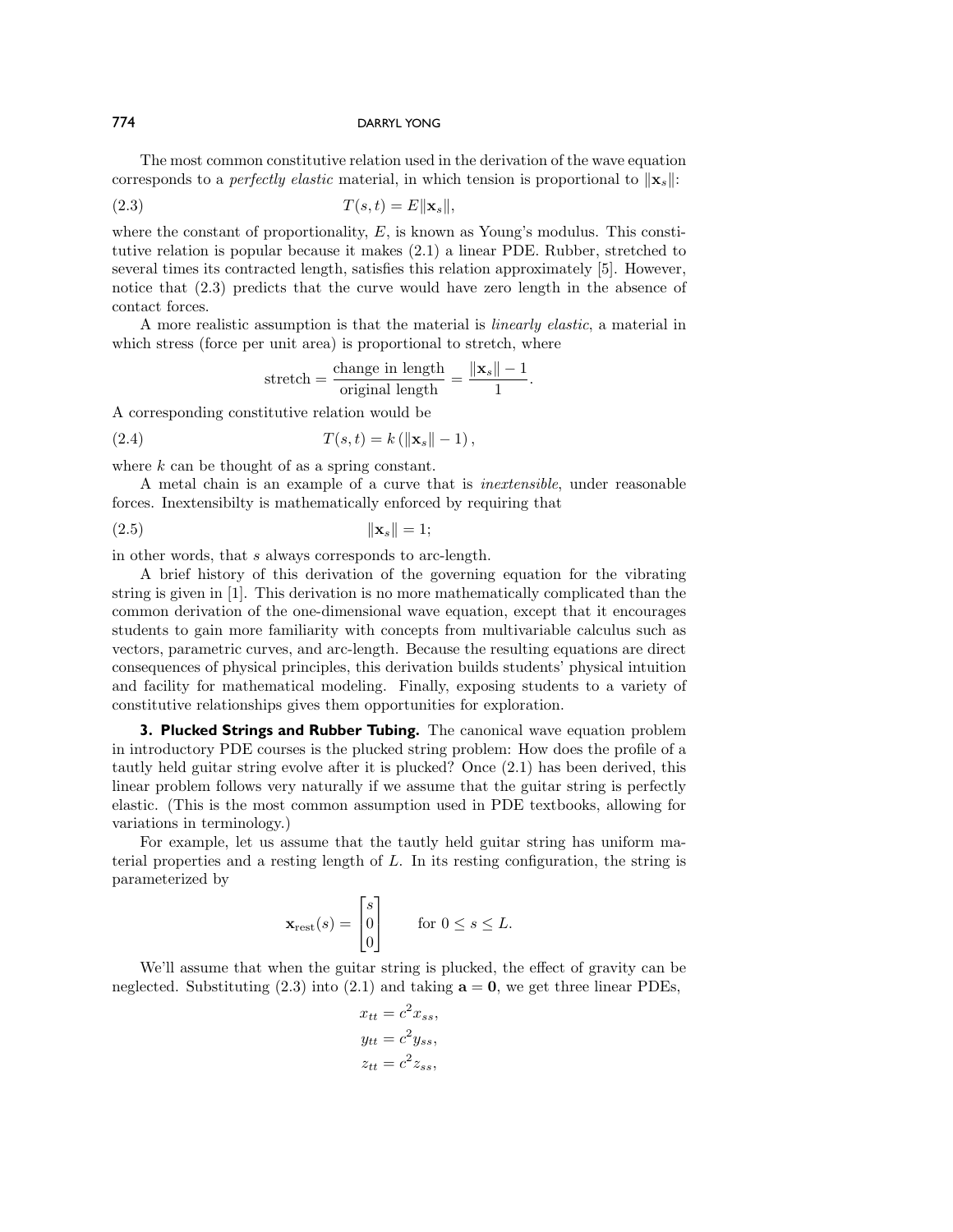where  $c^2 = E/\rho$ . Because these three equations are decoupled, the motions in each dimension are independent. If the string is plucked in such a way that its initial configuration lies in the x-z plane, it will always lie in this plane, since  $y(s,t)=0$ will be the solution to the PDE for  $y$ . This reduced problem can then be solved by prescribing the boundary conditions  $x(0, t) = z(0, t) = z(L, t) = 0$  and  $x(L, t) = L$ and initial data for  $x(s, 0), x_t(s, 0), z(s, 0),$  and  $z_t(s, 0)$ . If the string is released from rest, then  $x_t(s, 0) = 0$  and  $z_t(s, 0) = 0$ .

This problem provides instructors with an excellent opportunity to solve the basic wave equation with both homogeneous and inhomogeneous boundary conditions. However, if one does not wish to solve two separate PDE problems or deal with inhomogeneous boundary conditions, one can eliminate the  $x$ -PDE problem by assuming that each point on the string has no initial horizontal displacement and velocity. Specifically, if one assumes that  $x(s, 0) = s$  and  $x_t(s, 0) = 0$ , then  $x(s, t) = s$  for all time. This allows the z-PDE to be rewritten in the more familiar form

$$
z_{tt} = c^2 z_{xx},
$$

where  $z$  is the vertical displacement of the string.

Students can extend this problem by including air resistance or gravity, or by assuming a linearly elastic string. Another variant of the plucked string problem is the problem in which a piece of perfectly elastic rubber tubing is stretched to length L, with one end fixed and the other attached to a rotating wheel. One set of equations describing this scenario is

$$
\mathbf{x}_{tt} = c^2 \mathbf{x}_{ss}
$$

with

$$
\mathbf{x}(0,t) = \begin{bmatrix} \alpha(1-\cos(\omega t)) \\ \alpha\sin(\omega t) \\ 0 \end{bmatrix}, \quad \mathbf{x}(L,t) = \begin{bmatrix} L \\ 0 \\ 0 \end{bmatrix}, \quad \mathbf{x}(s,0) = \begin{bmatrix} s \\ 0 \\ 0 \end{bmatrix}, \quad \text{and} \quad \mathbf{x}_t(s,0) = \begin{bmatrix} 0 \\ 0 \\ 0 \end{bmatrix}.
$$

Here,  $\alpha$  is the radius of the wheel and  $\omega$  is the angular frequency of the wheel's rotation.

As this problem has inhomogeneous boundary conditions, solving it requires eigenfunction expansions and some facility with inhomogeneous ODEs. It also has the feature that certain values of  $\omega$  lead to resonant excitation (see Figure 2). Movies of resonant and nonresonant behavior can be found at [http://www.math.hmc.edu/˜dyong/](http://www.math.hmc.edu/~dyong/strings/) [strings/](http://www.math.hmc.edu/~dyong/strings/).

**4. Vibrational Modes of a Hanging Chain.** The hanging chain problem is not only a good example of the power of mathematical modeling, but also an excellent way for students to become more familiar with Bessel functions besides studying problems involving circular geometries [12].

Imagine a heavy chain with linear mass density  $\rho$  and length  $L$ , hanging by its own weight from one of its ends. The motion of the chain is dominated by gravity, so we substitute  $\mathbf{a}(s,t) = -g\mathbf{k}$  in (2.1) and use (2.5) to get

(4.1) 
$$
\rho \mathbf{x}_{tt}(s,t) = \frac{\partial}{\partial s} [T(s,t)\mathbf{x}_s] - \begin{bmatrix} 0\\0\\ \rho g \end{bmatrix}.
$$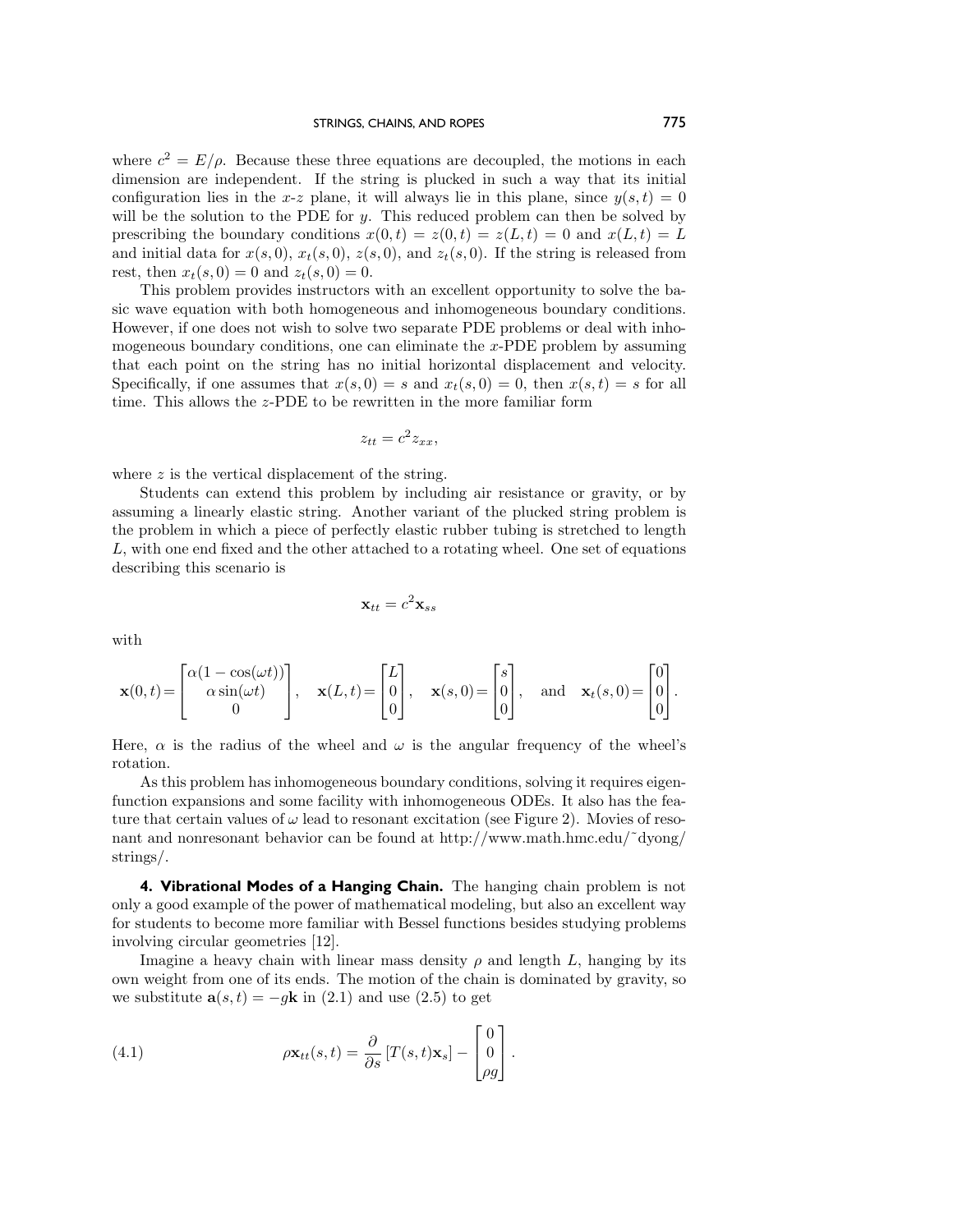

**Fig. 2** Snapshots of a piece of rubber tubing at different times, showing resonant behavior ( $\alpha = 0.1$ ,  $\omega = \pi$ ,  $L = c = 2$ ).

In its resting configuration, let the chain have the parameterization

$$
\mathbf{x}_{\text{rest}}(s) = \begin{bmatrix} 0 \\ 0 \\ s \end{bmatrix} \quad \text{for } 0 \le s \le L.
$$

The parameter value  $s = L$  corresponds to the end of the chain that is fixed, and  $s = 0$  corresponds to the free end of the chain. Since the chain is fixed at  $s = L$ ,

(4.2) 
$$
\mathbf{x}(L,t) = \begin{bmatrix} 0 \\ 0 \\ L \end{bmatrix},
$$

and because the chain must not have any tension at its free end,

(4.3) 
$$
\mathbf{T}(0,t) = T(0,t)\mathbf{x}_s(0,t) = \mathbf{0}.
$$

Using this fact and (4.1), we find the resting (time-independent) tension of the chain to be  $T_{\text{rest}}(s) = \rho gs$ , which confirms our intuition that the resting tension of the chain is due to its own weight.

As the chain is inextensible, we will use (2.5), which can be more conveniently written as

$$
||\mathbf{x}_s||^2 = \mathbf{x}_s \cdot \mathbf{x}_s = 1.
$$

Since  $(4.4)$  is nonlinear, we will linearize<sup>2</sup> the governing equations around the resting state to obtain linear equations. Physically speaking, we are considering motions of

<sup>&</sup>lt;sup>2</sup>Depending on the degree of sophistication of their students, instructors can use either formal asymptotic expansions or the simplified approach that we use here.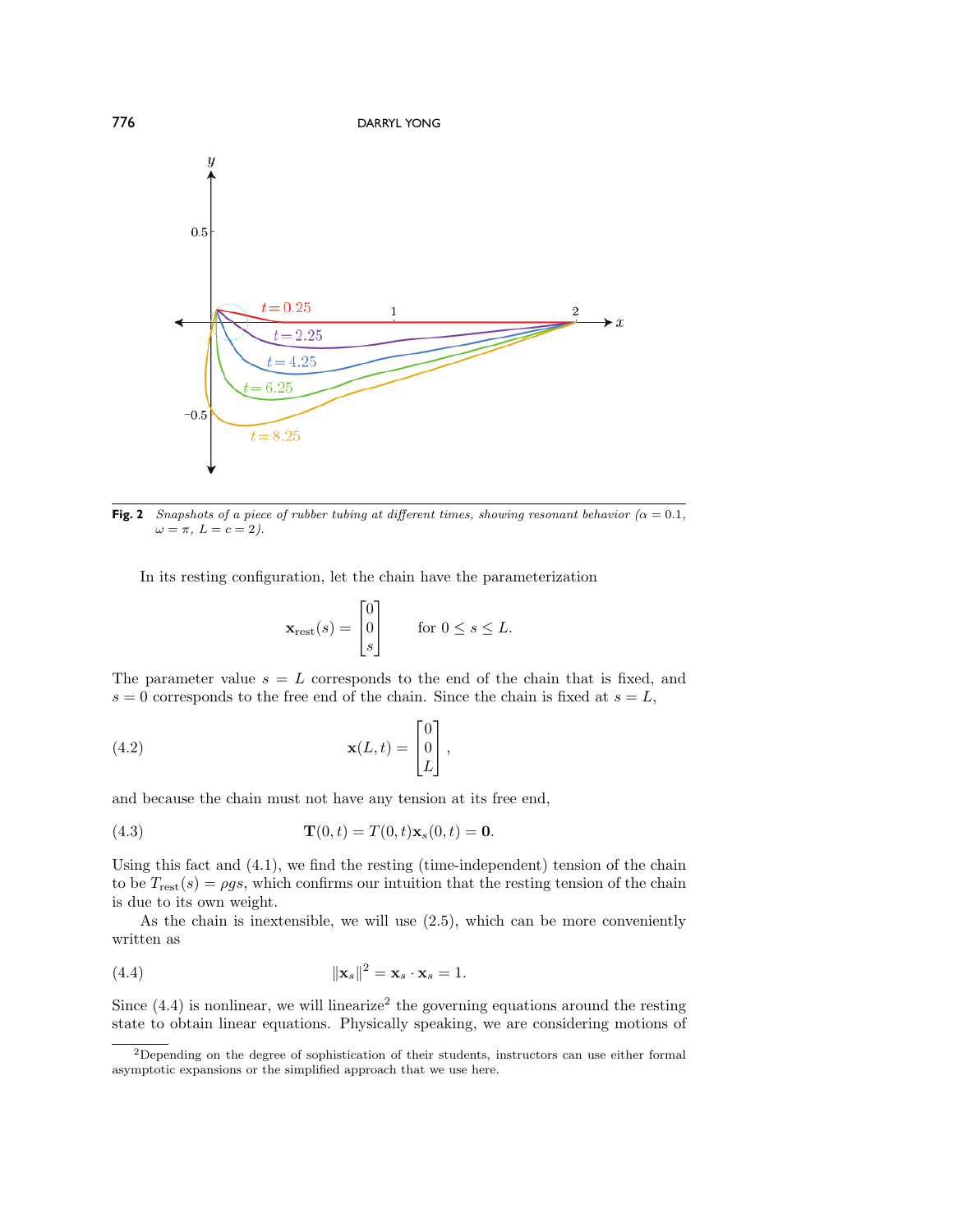the chain that are very close to the resting, perfectly vertical state of the chain. To that end, let

(4.5a) 
$$
\mathbf{x}(s,t) = \mathbf{x}_{\text{rest}}(s) + \epsilon \tilde{\mathbf{x}}(s,t) + \cdots
$$

(4.5b) 
$$
T(s,t) = T_{\text{rest}}(s) + \epsilon \tilde{T}(s,t) + \cdots,
$$

where  $\epsilon$  is a positive number, much less than 1. The terms  $\tilde{\mathbf{x}}$  and  $\tilde{T}$  are the *perturba*tions to the resting state, scaled by  $\epsilon$ .

Substitute  $(4.5a)$  and  $(4.5b)$  into  $(4.3)$ ,  $(4.4)$ , and  $(4.1)$ , and rearrange terms according to their power of  $\epsilon$ . Terms that are multiplied by  $\epsilon^2$  should be discarded as they are much smaller than terms multiplied by  $\epsilon$ , and we have already discarded such terms in (4.5). All of the  $O(1)$  terms (terms that are not multiplied by  $\epsilon$ ) should cancel each other out since the resting state of the chain is itself a solution of the governing equations.

Small movements of the chain away from the resting configuration are governed by the remaining  $O(\epsilon)$  terms. The  $O(\epsilon)$  terms from (4.3) imply that

 $\tilde{T}(0,t)=0.$ 

The  $O(\epsilon)$  terms from (4.4) and (4.2) imply that

$$
\tilde{z}(s,t)=0,
$$

meaning that to this level of approximation, points on the chain do not move vertically; the motion is largely in the x- and y-directions. When the components of the  $O(\epsilon)$ terms in (4.1) are written out, we obtain the equations

(4.6a) 
$$
\rho \tilde{x}_{tt} = \frac{\partial}{\partial s} (\rho gs \tilde{x}_s),
$$

(4.6b) 
$$
\rho \tilde{y}_{tt} = \frac{\partial}{\partial s} (\rho g s \tilde{y}_s).
$$

(The z-component implies that  $\tilde{T}(s,t) = 0$ , since  $\tilde{z} = 0$ .) The motions of the chain in the x- and y-directions are decoupled at this level of approximation, so we can treat them in the same way.

Using separation of variables, the resulting linear boundary value problem,

$$
\tilde{x}_{tt} = \frac{\partial}{\partial s} (gs \tilde{x}_s)
$$
  
subject to  $\tilde{x}(L, t) = 0$   
and  $|\tilde{x}(0, t)| < \infty$ ,

has product solutions<sup>3</sup>

$$
\tilde{x}(s,t) = J_0\left(z_n\sqrt{\frac{s}{L}}\right) \left[\alpha \cos\left(\frac{z_n t}{2}\sqrt{\frac{g}{L}}\right) + \beta \sin\left(\frac{z_n t}{2}\sqrt{\frac{g}{L}}\right)\right],
$$

where  $\alpha$  and  $\beta$  are any constants and  $z_n$  is the nth positive root of  $J_0(z)$ . Each value of  $n$  corresponds to a different vibrational mode of the hanging chain, the first few of which are shown in Figure 3.

 ${}^{3}$ Hint: After separating variables, the ODE involving s can be made to look like Bessel's differential equation using the change of variables  $s = r^2$ .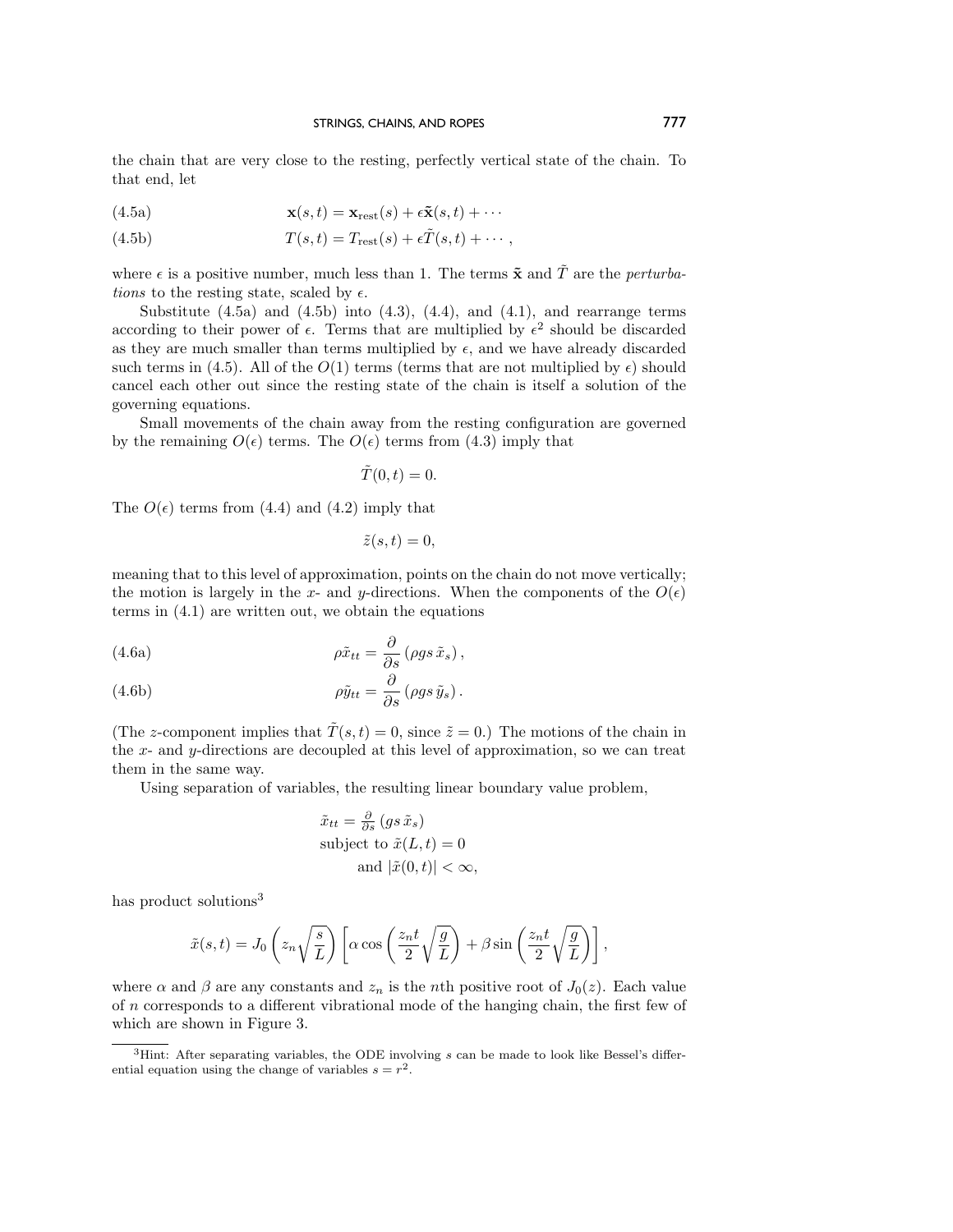

**Fig. 3** First four vibrational modes of the hanging chain; analytic solution shown in red. Photos courtesy of Kevin Mapp.

As Lamb pointed out in [7], this solution correctly predicts not only the shapes of the modes, but also their frequencies. The period of the nth mode is

$$
P_n = \frac{4\pi}{z_n} \sqrt{\frac{L}{g}}.
$$

Verifying the analytically predicted frequencies of the vibrational modes of a hanging chain is an easy and fun classroom demonstration. Though the motions in the  $x$ - and  $y$ -directions are decoupled to this level of approximation, it is easier to generate these modes by spinning the top of a hanging chain, rather than moving it from side to side [12]. See [http://www.math.hmc.edu/˜dyong/strings/](http://www.math.hmc.edu/~dyong/strings/) for movies taken during one of these demonstrations.

Students can explore this problem further by examining the initial value problem for the hanging chain problem (see [2] and [4]) or what happens at the  $O(\epsilon^2)$  level of approximation. They might also be interested to read the wonderful paper on the dynamics of the driven hanging chain by Belmonte et al. [3].

**5. Shape of a Jump Rope.** The arched curves of a catenary, a suspension bridge, and a jump rope look similar, but they are subtly different because of differences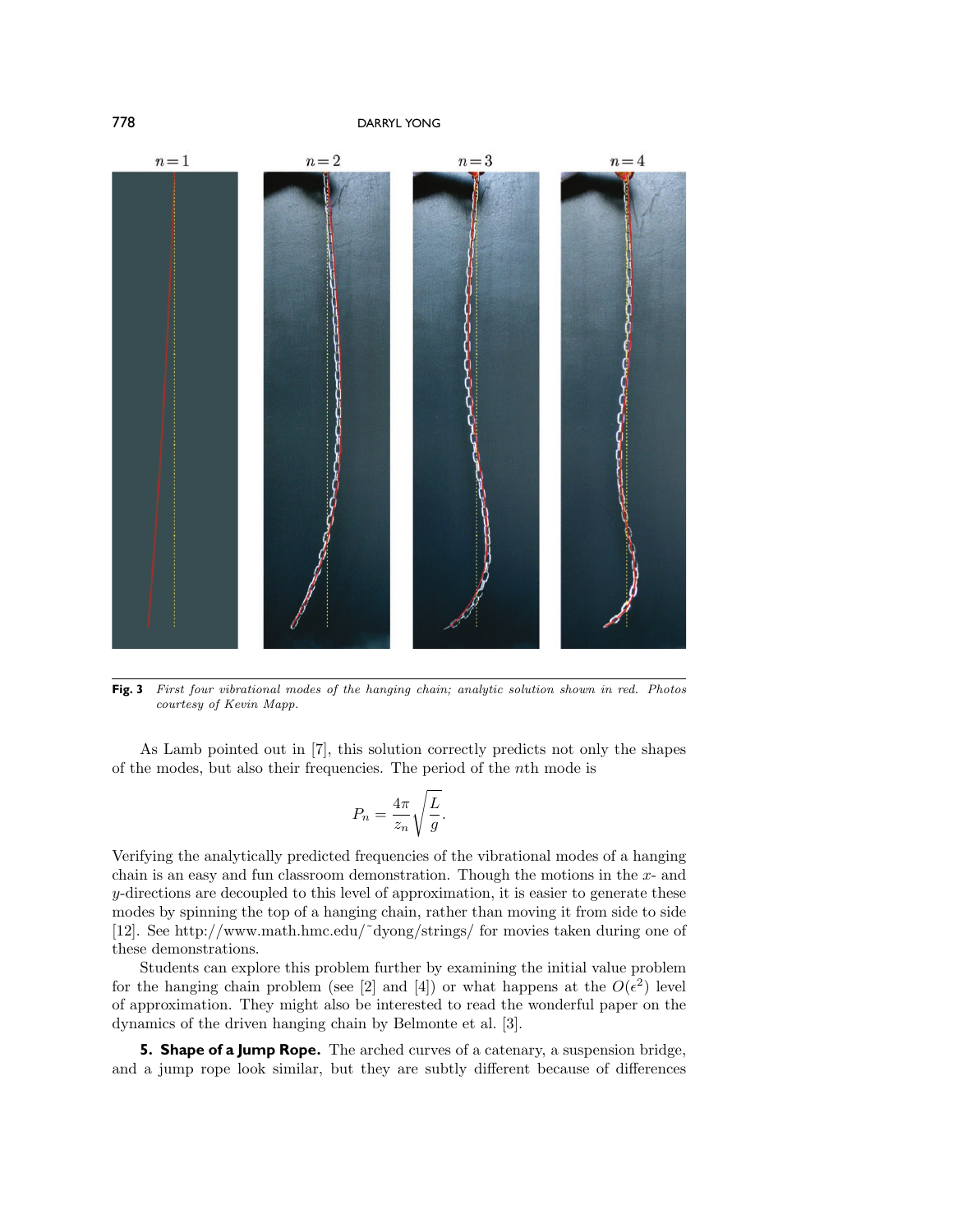

**Fig. 4** The shape of the main cables of the Golden Gate Bridge is very close to a parabola. Photo courtesy of Patricia A. Browne.

in the forces acting on them. All three cases involve inextensible materials, and gravity is the dominant force responsible for the shape of a catenary (hyperbolic cosine) and a suspension bridge (parabola; see Figure 4). The difference between a catenary, the curve made by an inextensible chain suspended from two points, and a suspension bridge, is that the cables that support a suspension bridge are uniformly spaced horizontally, whereas gravity acts uniformly on each segment of a catenary. Mathematically speaking, the difference is whether the applied load is an integral involving dx or ds.

The shape of an inextensible jump rope in motion is different from the former two cases because at sufficiently high rotation rates, the dominant force is a centripetal force, which is stronger at points farther from the axis of rotation. As it turns out, the shape of a jump rope does not have a simple closed-form description like the catenary and suspension bridge, but we can determine its shape nonetheless.

Let  $\omega$  be the angular velocity of the rotation and suppose that in that rotating frame of reference, the shape of the jump rope remains static in the  $x-y$  plane. Let us orient the fixed ends of the jump rope at  $(0, 0)$  and  $(H, 0)$ , with the x-axis being the axis of rotation. In the rotating frame of reference, the apparent centrifugal "force" acting on a short segment of the rope spanned by  $\Delta s$  is  $\omega^2 y(s)\rho(s)\Delta s$ **j**, so (2.1) becomes

(5.1) 
$$
\mathbf{0} = \frac{\partial}{\partial s} (T(s)\mathbf{x}_s) + \omega^2 y(s)\rho(s)\mathbf{j},
$$

which must be solved in conjunction with the inextensibility constraint  $(2.5)$ . One way to solve this problem is to eliminate s and T and express y as a function of x. When the mass density is constant, the resulting differential equation can be solved using elliptic functions [9]; we do not discuss it further here.

An alternative way to attack this nonlinear ODE is to write it in terms of  $\theta$ , the angle that the tangent to the curve makes with the x-axis. Let  $x_s = \cos(\theta(s))$ and  $y_s = \sin(\theta(s))$ , so that the inextensibility constraint is automatically satisfied. In addition, the curvature of the jump rope becomes  $|\theta'(s)|$ . The two components of  $(5.1)$  become

(5.2a) 
$$
0 = \frac{\partial}{\partial s} [T(s) \cos(\theta)],
$$

(5.2b) 
$$
0 = \frac{\partial}{\partial s} [T(s) \sin(\theta)] + \omega^2 \rho(s) \int_0^s \sin(\theta(\tau)) d\tau.
$$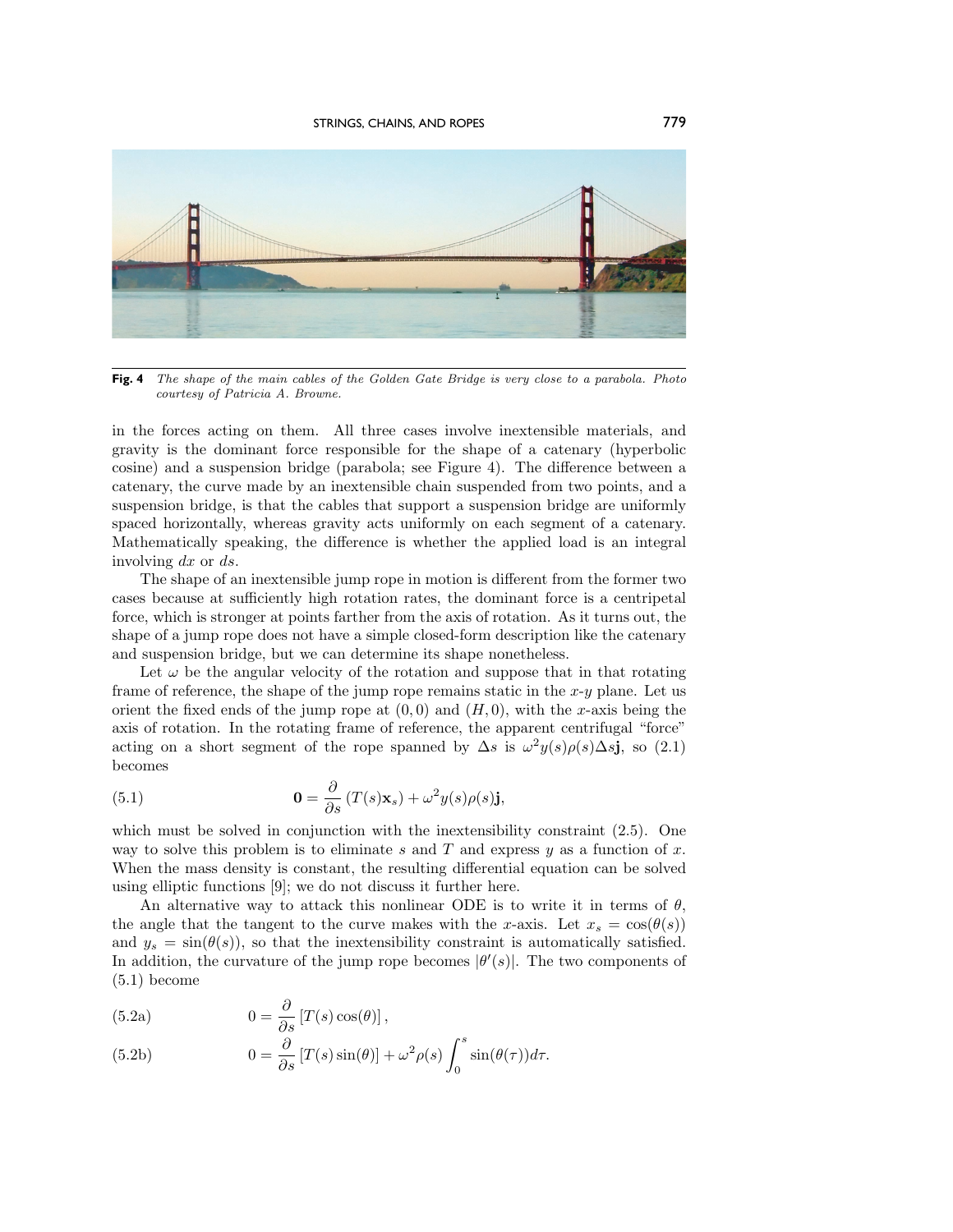Equation (5.2a), when integrated, becomes

(5.3) 
$$
T(s) = \frac{C}{\cos(\theta)},
$$

where  $C$  is a constant. This equation tells us that the tension of the rope is minimized when  $\theta = 0$ , which occurs where the jump rope is farthest from its axis of rotation. That minimum tension is C. Using  $(5.3)$  in  $(5.2b)$ , we get

(5.4) 
$$
0 = \frac{C \theta'(s)}{\rho(s) \cos^2(\theta(s))} + \omega^2 \int_0^s \sin(\theta(\tau)) d\tau.
$$

Substituting  $s = 0$  into (5.4) gives  $\theta'(0) = 0$ , or that the jump rope has zero curvature at  $s = 0$ .

As (5.4) is a nonlinear equation, we will approximate its solutions numerically. To that end, we differentiate (5.4) once more to eliminate the integral. The system of equations to be solved is

$$
(5.5a) \t x' = \cos \theta,
$$

$$
(5.5b) \t\t y' = \sin \theta,
$$

(5.5c) 
$$
\theta'' = -2(\theta')^2 \tan \theta + \frac{\rho'(s)}{\rho(s)} \theta' - \frac{\omega^2 \rho(s)}{C} \sin \theta \cos^2 \theta,
$$

subject to the boundary conditions  $x(0) = 0$ ,  $x(L) = H$ ,  $y(0) = 0$ ,  $y(L) = 0$ , and  $\theta'(0) = 0$ . The minimum tension, C, and  $\theta(0)$ , the angle between the jump rope and the x-axis at  $s = 0$ , are both unknown and can be determined using a simple shooting method.

Different rotational modes of the jump rope are possible from this nonlinear boundary value problem, as shown in Figure 5. In fact, it is easy to see that the second mode (possessing one node in the middle of the jump rope) is made from two copies of the fundamental mode, scaled by a factor of  $1/2$ . This formulation of the problem makes it easy to consider jump ropes with variable densities. An example of one such jump rope is shown in Figure 5.

One extension of this problem is to ask students why the shape of the jump rope becomes more sinusoidal as max  $y(s)/H$  tends to zero, as seen in Figure 5. This extension involves linearizing the ODEs and leads to a nice discussion about the differences between linear and nonlinear boundary value problems.

Another extension of this problem is to allow the jump rope to be linearly elastic; in other words, to consider the rotating telephone cord problem. Intuitively, we know that increasing the angular velocity of rotation increases the amplitude of the telephone cord's motion. This is different from the inextensible case, in which the angular velocity affects the tension of the jump rope rather than its shape.

A more difficult extension is to consider the temporal dynamics of the jump rope. For example, one can introduce a periodic forcing to simulate the effect of the jump rope hitting the ground periodically.